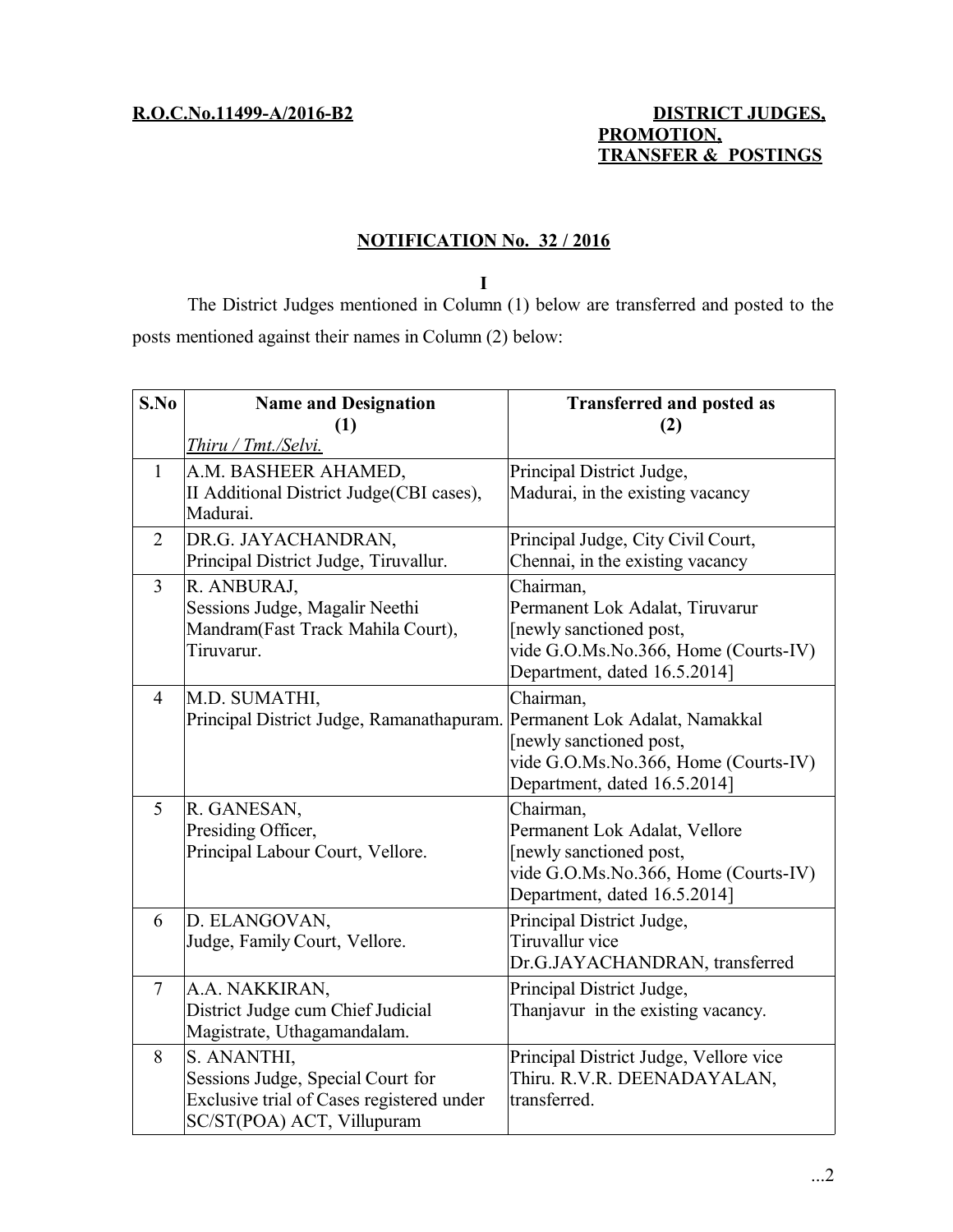| S.No | <b>Name and Designation</b><br>(1)                                                                                      | <b>Transferred and posted as</b><br>(2)                                                                                                           |
|------|-------------------------------------------------------------------------------------------------------------------------|---------------------------------------------------------------------------------------------------------------------------------------------------|
|      | Thiru / Tmt./Selvi.                                                                                                     |                                                                                                                                                   |
| 9    | P. VADAMALAI,<br>District Judge, functioning on other duty<br>as Registrar (District Judiciary),<br>High Court, Madras. | <b>Additional District Judge,</b><br>Hosur, in the existing vacancy                                                                               |
| 10   | R MARGARET ROSALINE,<br>District Judge of Puducherry Judicial<br>Service, now under compulsory wait.                    | District Judge, Karaikal, in the existing<br>vacancy                                                                                              |
| 11   | A. MANIMOZHI,<br>Judge, Family Court, Villupuram                                                                        | Chairman,<br>Permanent Lok Adalat, Villupuram<br>[newly sanctioned post,<br>vide G.O.Ms.No.366, Home (Courts-IV)<br>Department, dated 16.5.2014]  |
| 12   | S. JAWAHAR,<br>XIII Additional Judge (CBI cases),<br>City Civil Court, Chennai                                          | XII Additional Judge (CBI cases),<br>City Civil Court, Chennai, Vice<br>Ms.V.SOFANA DEVI, transferred                                             |
| 13   | S. MEENAKUMARI,<br>XIV Additional Judge (CBI cases),<br>City Civil Court, Chennai                                       | XIII Additional Judge (CBI cases),<br>City Civil Court, Chennai, Vice<br>Thiru. S.JAWAHAR, transferred                                            |
| 14   | JOHN R.D.SANTOSHAM,<br>Sessions Judge, Magalir Neethi Mandram<br>(Fast Track Mahila Court), Nagercoil.                  | Chairman,<br>Permanent Lok Adalat, Nagercoil<br>[newly sanctioned post,<br>vide G.O.Ms.No.366, Home (Courts-IV)<br>Department, dated 16.5.2014]   |
| 15   | A. SUBRAMANIAN,<br><b>Additional District Judge,</b><br>Krishnagiri.                                                    | Chairman,<br>Permanent Lok Adalat, Krishnagiri<br>[newly sanctioned post,<br>vide G.O.Ms.No.366, Home (Courts-IV)<br>Department, dated 16.5.2014] |
| 16   | R. SUJATHA,<br><b>Additional District Judge,</b><br>Chengalpattu.                                                       | Chairman,<br>Permanent Lok Adalat, Chengalpattu vice<br>Ms. S.MOHANAKUMARI, transferred                                                           |
| 17   | S. MOHANAKUMARI,<br>Chairman, Permanent Lok Adalat,<br>Chengalpattu                                                     | <b>Additional District Judge,</b><br>Chengalpattu vice<br>Ms.R. SUJATHA, transferred                                                              |
| 18   | MEENA SATHEESH,<br>Judge, Family Court, Tiruvallur.                                                                     | Principal District Judge,<br>Ramanathapuram vice Ms.M.D.Sumathi,<br>transferred.                                                                  |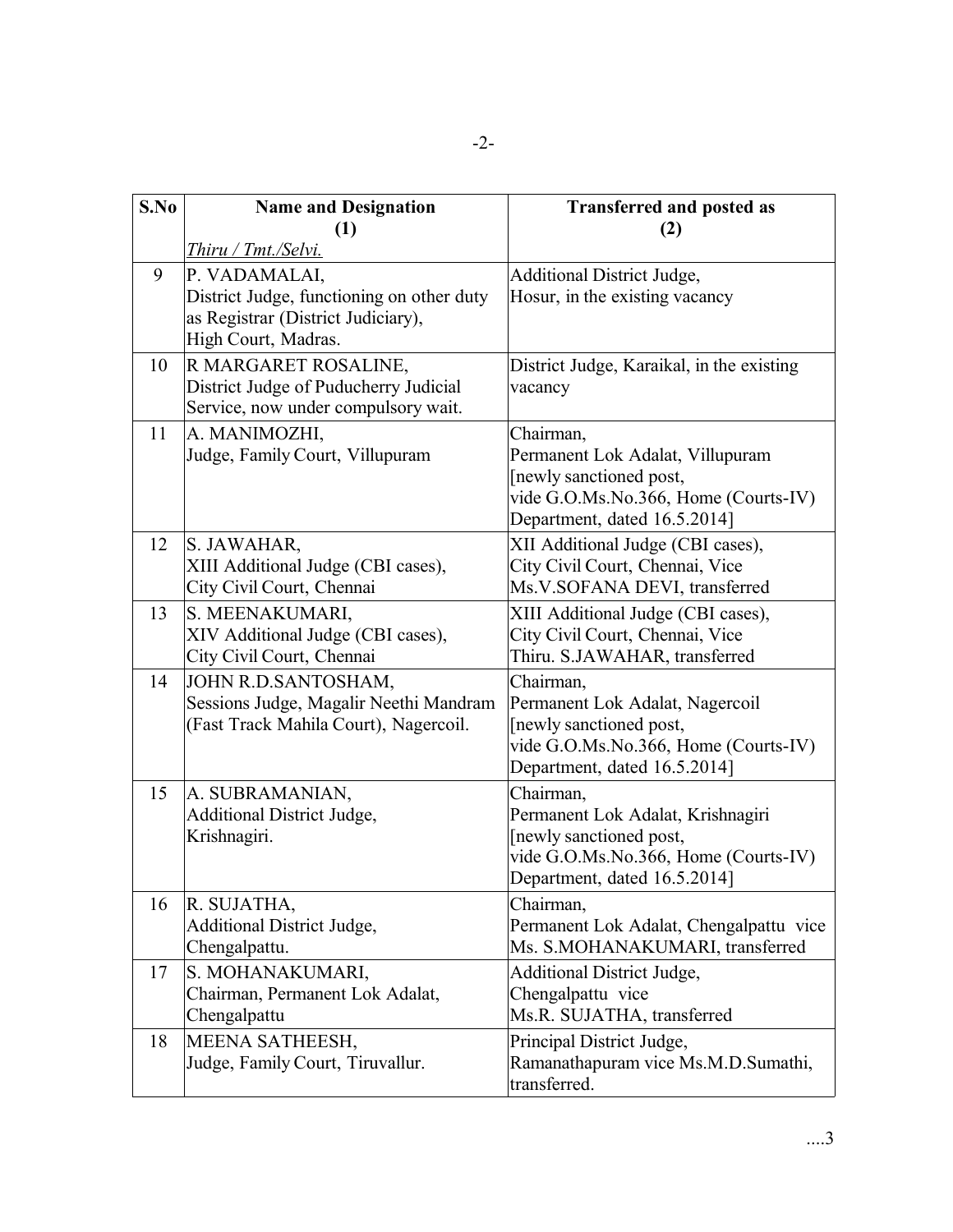**II**

The Government in G.O.(Ms).No.964, Home (Courts-II) Department, dated 28.12.2015 have issued orders sanctioning the Constitution of 10 Additonal District Courts (Fast Track Court) in the cadre of District Judge one each at Theni, Paramakudi, Arani, Nagercoil, Villupuram, Palani, Mettur, Kumbakonam, Vellore and Kancheepuram :

Thiru Pa.U.Chemmal, Sessions Judge, Magalir Neethi Mandram(Fast Track Mahila Court), Tiruvannamalai is transferred and posted as Additional District Judge (Fast Track Court), Kumbakonam in Thanjavur District in the said newly sanctioned Court.

## **III**

The Senior Civil Judges mentioned in Column (1) below, who have been promoted as District Judges (Entry Level), on adhoc basis, in the Tamil Nadu State Judicial Service under 65% Quota vide G.O.(D) No.73, Public (Special.A) Department, dated 02.03.2016 are posted to the posts mentioned against their names in Column (2) below:

| SI.<br>N <sub>0</sub> | <b>Name and Designation</b><br>(1)                                                                                                                                                 | <b>On promotion as District Judge (Entry</b><br>Level), posted as                                                                              |
|-----------------------|------------------------------------------------------------------------------------------------------------------------------------------------------------------------------------|------------------------------------------------------------------------------------------------------------------------------------------------|
|                       | Thiru / Tmt./ Selvi.                                                                                                                                                               | (2)                                                                                                                                            |
| 1                     | S. RAVI,<br>II Assistant Judge,<br>City Civil Court, Chennai.                                                                                                                      | Sessions Judge, Special Court for<br>Exclusive trial of Cases registered under<br>SC/ST(POA) ACT, Villupuram vice<br>Ms.S.ANANTHI, transferred |
| 2                     | RAMA PARTHIBAN,<br>III Assistant Judge,<br>City Civil Court, Chennai.                                                                                                              | Sessions Judge, Magalir Neethi<br>Mandram(Fast Track Mahila Court),<br>Tiruvannamalai vice<br>Thiru. PA.U.CHEMMAL, transferred                 |
| 3                     | J. SHANTHI,<br>Sub Judge, Tiruvallur.                                                                                                                                              | XIV Additional Judge (CBI cases),<br>City Civil Court, Chennai vice<br>Ms.S.MEENAKUMARI, transferred                                           |
| 4                     | K. AYYAPPAN,<br>Secretary, District Legal Services<br>Authority, Dindigul, now functioning as<br>Officer on Special Duty in Tamil Nadu<br>State Legal Services Authority, Chennai. | Chairman,<br>Permanent Lok Adalat, Chennai<br>[newly sanctioned post,<br>vide G.O.Ms.No.366, Home (Courts-IV)<br>Department, dated 16.5.2014]  |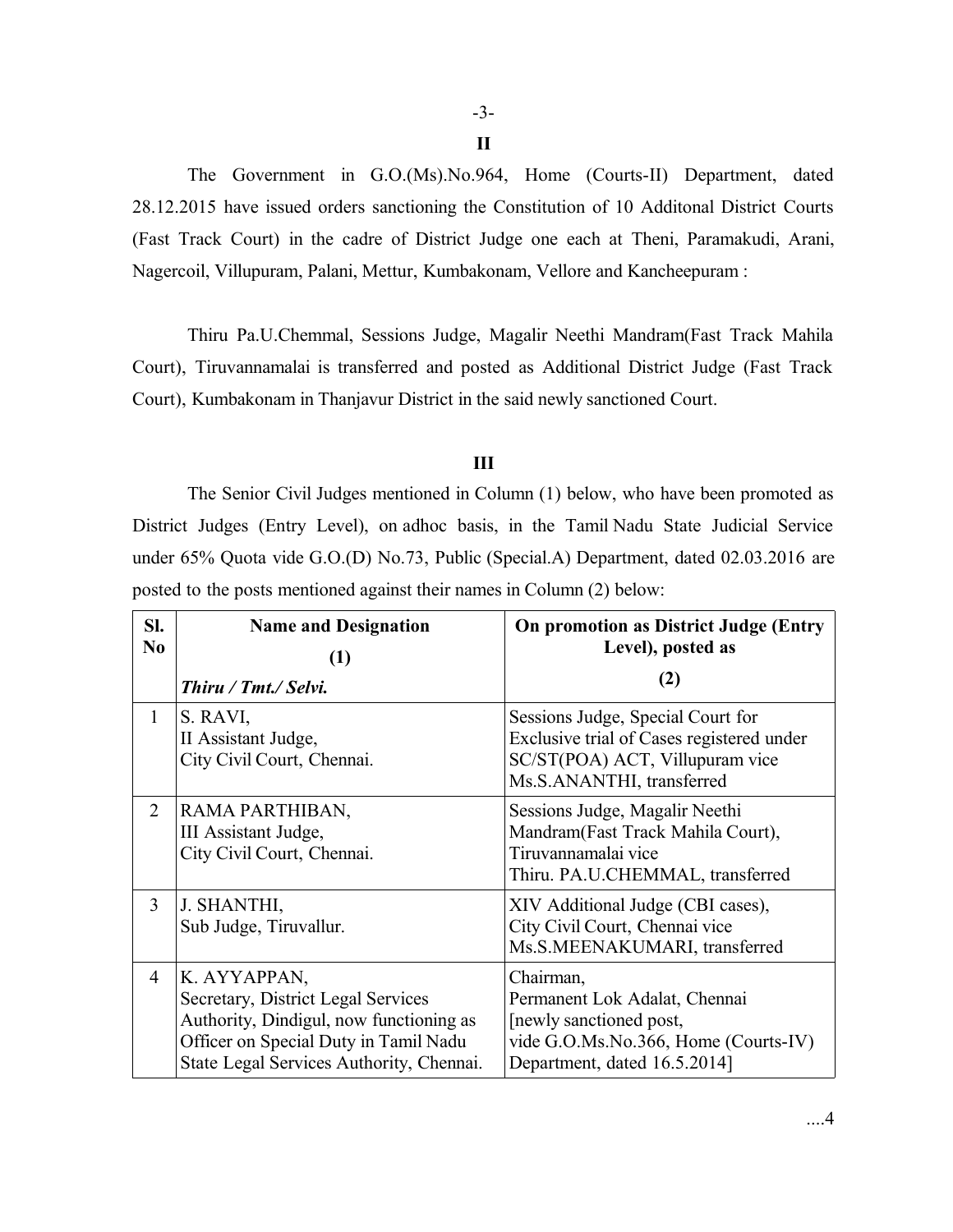| SI.<br>$\bf No$ | <b>Name and Designation</b><br>(1)<br>Thiru / Tmt./ Selvi.        | On promotion as District Judge (Entry<br>Level), posted as<br>(2)                                                                                 |
|-----------------|-------------------------------------------------------------------|---------------------------------------------------------------------------------------------------------------------------------------------------|
| 5               | D.V. AANAND,<br>Sub Judge, Perundurai.                            | Sessions Judge, Magalir Neethi<br>Mandram(Fast Track Mahila Court),<br>Thanjavur, in the existing vacancy                                         |
| 6               | SHANTI CHEZHIAN,<br>Principal Sub Judge, Tenkasi                  | Chairman,<br>Permanent Lok Adalat, Tirunelveli<br>[newly sanctioned post,<br>vide G.O.Ms.No.366, Home (Courts-IV)<br>Department, dated 16.5.2014] |
| 7               | S. GANESAN,<br>Chief Metropolitan Magistrate,<br>Egmore, Chennai. | II Additional District Judge (CBI cases),<br>Madurai vice Thiru.<br>A.M.BASHEER AHAMED, transferred                                               |
| 8               | P. ELANGO,<br>Chief Judicial Magistrate, Salem                    | Sessions Judge, Magalir Neethi Mandram<br>(Fast Track Mahila Court), Namakkal,<br>in the existing vacancy                                         |
| 9               | J.P. JAYNTHI,<br>Chief Judicial Magistrate, Karur.                | Special District Judge, Special District<br>Court to Deal with MCOP cases,<br>Krishnagiri, in the existing vacancy                                |
| 10              | K. KARUNANITHI,<br>Chief Judicial Magistrate, Tiruppur.           | Sessions Judge, Magalir Neethi Mandram<br>(Fast Track Mahila Court), Dindigul vice<br>Ms. BIRUNDHA KESAVACHARY,<br>transferred.                   |

**HIGH COURT, MADRAS.** Sd/- P.KALAIYARASAN<br>DATED: 22.03.2016. REGISTRAR GENERAL

# **DATED: 22.03.2016. REGISTRAR GENERAL**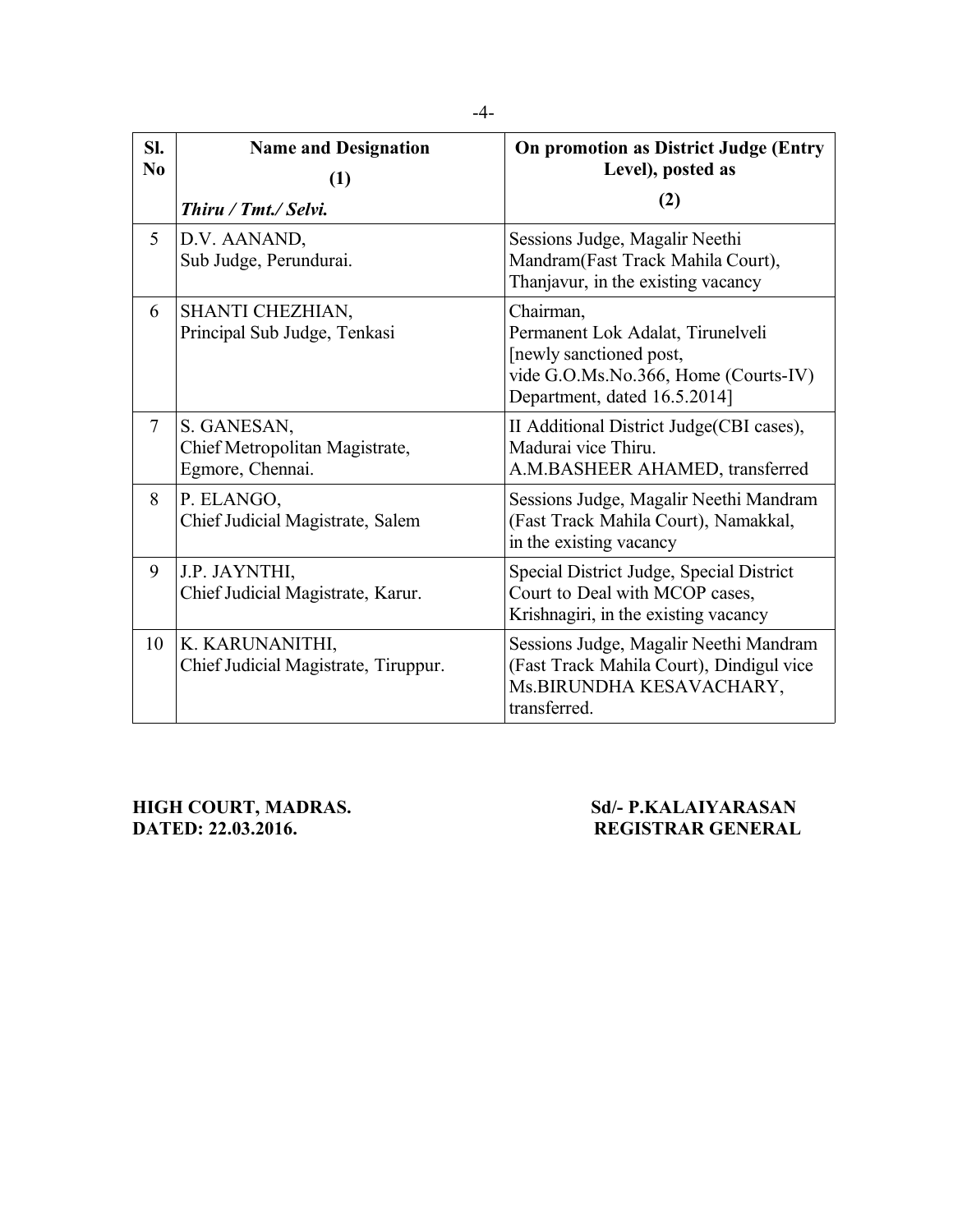### **R.O.C.No.11499-A/2016-B2**

#### **OFFICIAL MEMORANDUM**

Sub: Courts and Judges - District Judges - Promotion, Transfer and postings - Notification issued - Joining instructions – Issued.

Ref: High Court's Notification No. 32 / 2016 dated : 22.03.2016.

.............

The District Judges, who have been transferred and posted in the High Court's Notification cited above, are required to hand over charge of their respective posts to any one of the nearest Principal District Judges / District Judges / Additional District Judges / Sessions Judges, Magalir Neethi Mandram (Fast Track Mahila Court) /Registrar(IT-cum-Statistics), High Court, Madras / Additional Judge, City Civil Court, Chennai, as the case may be, immediately and take charge of their respective new posts, immediately, without availing full joining time.

The District Judges, who have been transferred and posted in the same station in which they are now functioning vide High Court's Notification cited above, are required to get themselves relieved from their present post, immediately by handing over charge of their respective posts to their successors and take charge of their respective new posts, immediately, on the same day of their relieving from their present posts.

Thiru A.Manimozhi, Thiru John.R.D.Santosham and Thiru A.Subramanian, District Judges, who have been transferred and posted as Chairman, Permanent Lok Adalat, Villupuram, Kanniyakumari @ Nagercoil and Krishnagiri, respectively in the newly sanctioned posts, in the same station in which they are now functioning, vide High Court's Notification cited above, are required assume charge of their respective new posts, immediately. After assuming charge of their respective new posts, they are required to hold full additional charge of their respective present posts, until further orders.

**I**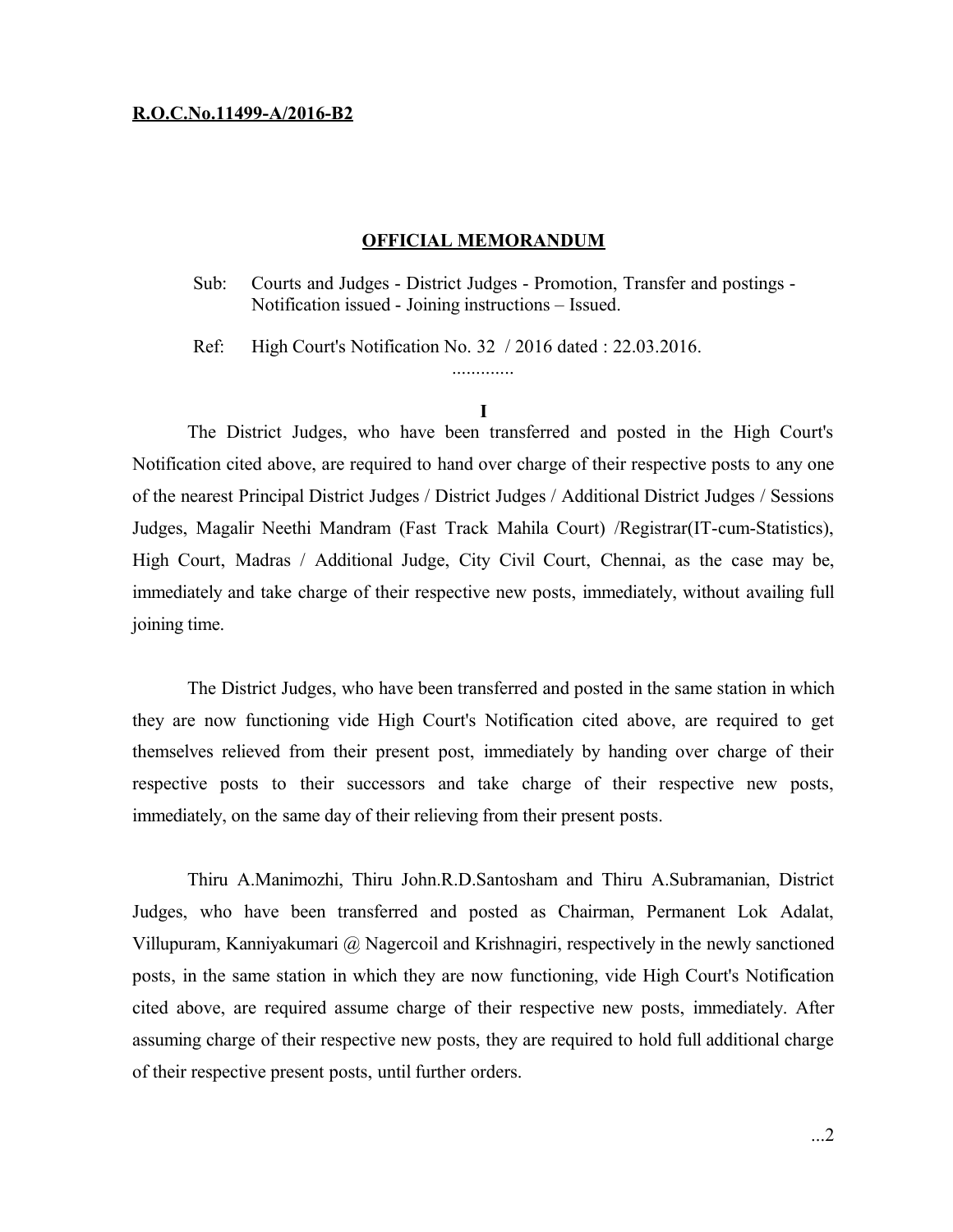Thiru. R.Ganesan, Presiding Officer, Principal Labour Court, Vellore, who has been transferred and posted as Chairman, Permanent Lok Adalat, Vellore in the newly sanctioned post, vide High Court's Notification cited above, is required to function in the present post till his successor takes charge of the post of Presiding Officer, Principal Labour Court, Vellore. Necessary posting orders will be issued to his successor after obtaining the G.O. from the Government regarding the said posting. Necessary relieving and joining instructions will be issued to Thiru R.Ganesan, Presiding Officer, Principal Labour Court, Vellore, at the time of issuing orders of posting to his successor.

Thiru R.Anburaj, Sessions Judge, Magalir Neethi Mandram (Fast Track Mahila Court), Tiruvarur, who has been transferred and posted as Chairman, Permanent Lok Adalat, Tiruvarur in the newly sanctioned post, in the station in which he is now functioning, vide High Court's Notification cited above, is required to hand over charge of his post to Thiru V.Sivagnanam, District Judge, Tiruvarur and assume charge of the new post, immediately.

Thiru V.Sivagnanam, District Judge, Tiruvarur is required to hold full additional charge of the post of Sessions Judge, Magalir Neethi Mandram (Fast Track Mahila Court), Tiruvarur, until further orders.

Thiru D.Elangovan, Judge, Family Court, Vellore, who has been transferred and posted as Principal District Judge, Tiruvallur, vide High Court's Notification cited above, is required to hand over charge of his post to the Principal District Judge, Vellore, immediately, and take charge of the post of Principal District Judge, Tiruvallur, immediately, without availing full joining time.

Ms. S.Ananthi, Sessions Judge, Special Court for Exclusive trial of Cases registered under SC/ST(POA) Act, Villupuram, who has been transferred and posted as Principal District Judge, Vellore, vide High Court's Notification cited above, is required to hand over charge of her post to any one of the District Judges, Villupuram, immediately, and take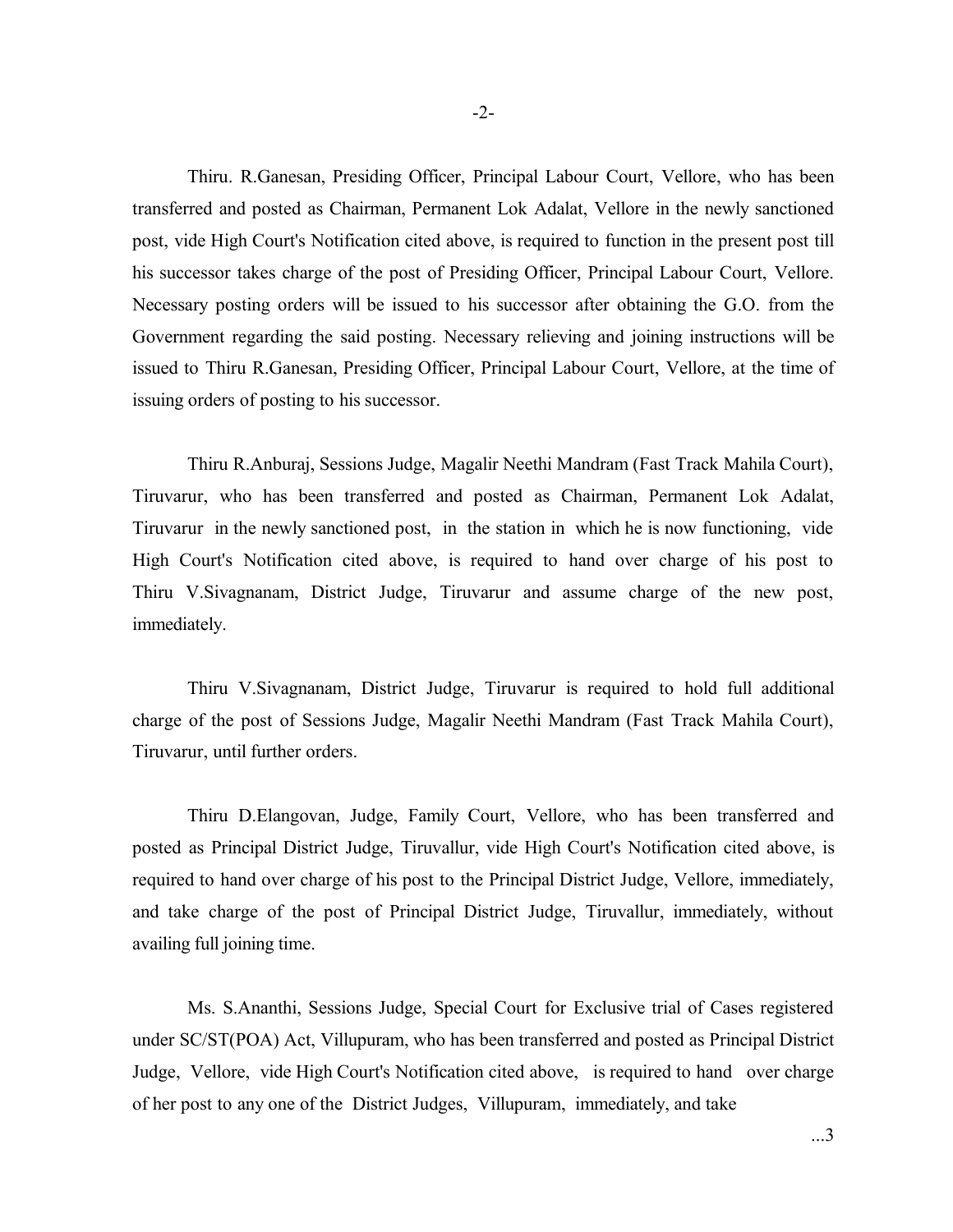-3-

charge of the post of Principal District Judge, Vellore from Thiru R.V.R.Deenadayalan, Principal District Judge, Vellore and also the post of Judge, Family Court, Vellore, for which he is placed in full additional charge, immediately, without availing full joining time.

Ms. R.Margaret Rosaline, District Judge of Puducherry Judicial Service, now under compulsory wait, who has been posted as District Judge, Karaikal, vide High Court's Notification cited above, is required to take charge of the post of District Judge, Karaikal, immediately, without fail.

# **II**

Thiru Pa.U.Chemmal, Sessions Judge, Magalir Neethi Mandram (Fast Track Mahila Court), Tiruvannamalai, who has been transferred and posted as Additional District Judge (Fast Track Court), Kumbakonam in the newly sanctioned Court, vide High Court's Notification cited above, is required to handover charge of his post to his successor viz., Thiru Rama.Parthiban, and assume charge of the post of Additional District Judge (Fast Track Court), Kumbakonam on 26.03.2016 F.N., (Saturday), without fail.

As the inauguration of the Court of Additional District Judge (Fast Track Court), Kumbakonam is to be held on 26.03.2016 F.N., Thiru Pa.U.Chemmal is required to report to the Principal District Judge, Thanjvur on 25.03.2016 without fail, in connection with inauguration of the said newly sanctioned Court.

#### **III**

The Senior Civil Judges/Chief Judicial Magistrates, who have been promoted as District Judges (Entry Level), on ad-hoc basis and given postings in the High Court's Notification cited above, are required to hand over charge of their respective posts to any one of the nearest Principal Sub Judges / Sub Judges / Additional Sub Judges / Assistant Judges, City Civil Court, Chennai, as the case may be, immediately, and take charge of their respective new posts, immediately, without availing full joining time.